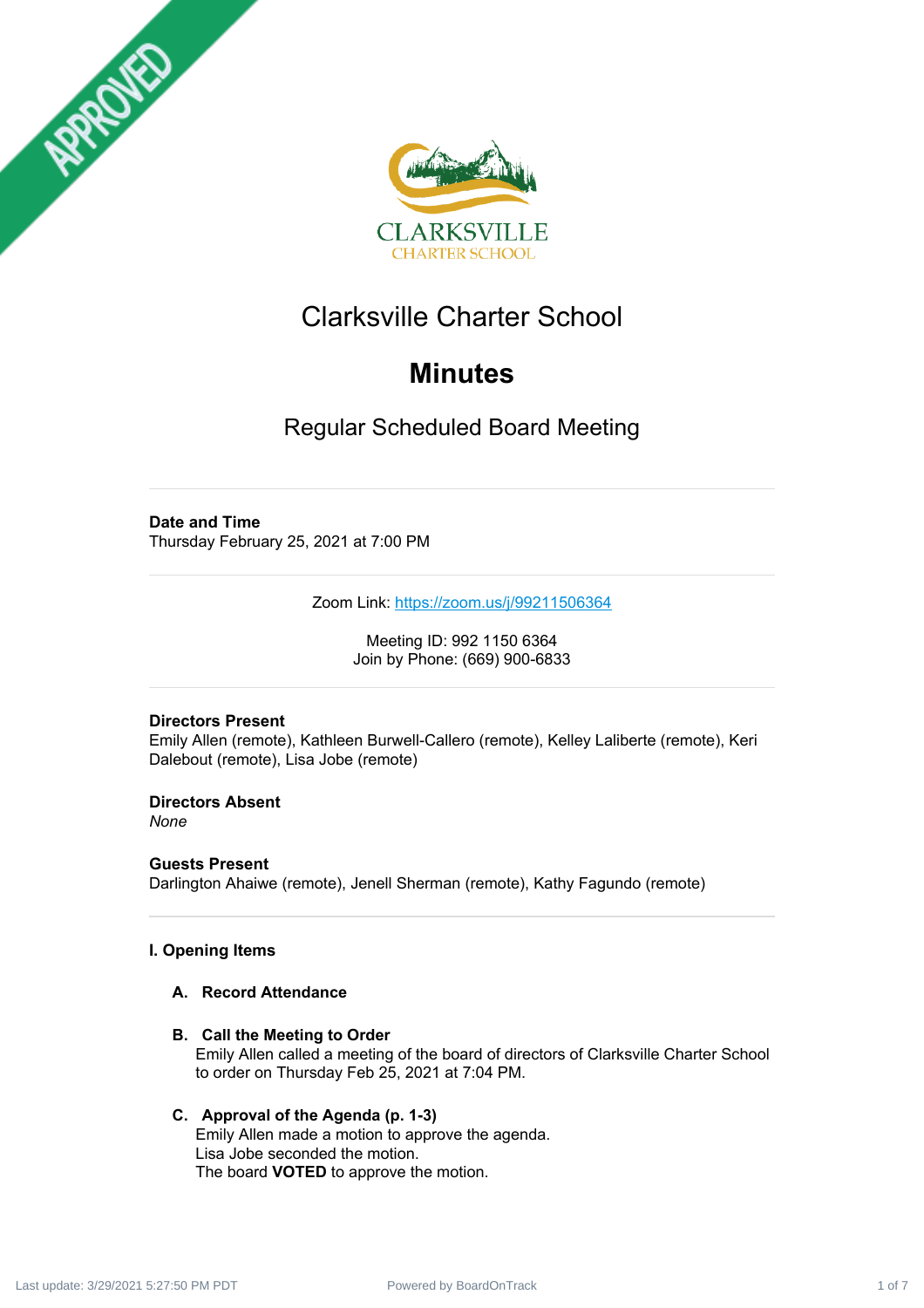#### **Roll Call** Keri Dalebout **Aye** Kathleen Burwell-Callero Aye Emily Allen Aye Kelley Laliberte **Aye** Lisa Jobe Aye

#### **D. Public Comments**

Tammi Lasater made a public comment regarding being a Cottonwood family with a Clarksville teacher. Tammi wanted to know if the school had community connections and a lending library.

#### **E. Executive Director's Report (p. 4-14)**

Jenell Sherman presented the Executive Director's Report.

#### **F. Approve Minutes (p. 15-21)**

Emily Allen made a motion to approve the minutes from Regular Scheduled Board Meeting on 01-28-21. Keri Dalebout seconded the motion. The board **VOTED** to approve the motion. **Roll Call** Keri Dalebout Aye Lisa Jobe Aye Kathleen Burwell-Callero Aye Emily Allen Aye Kelley Laliberte Aye Curiate Crack 2 of *Regular Levislands* 2 of *Regular Scheduled Board 2* of 7 Clarksville Charter School - American Charter Schedule Board Meeting - Minutes - The Figure - Minutes - The Figure - Minutes - The Figure - Min

#### **II. Finance**

#### **A. January Financials & 2nd Interim Report (p. 22-48)**

Lisa Jobe made a motion to approve the January Financials & 2nd Interim Report as presented by Darlington Ahaiwe.

Keri Dalebout seconded the motion.

The board discussed the financials, budget, and had a discussion regarding instructional funds allocation.

The board **VOTED** to approve the motion.

| <b>Roll Call</b>             |     |
|------------------------------|-----|
| Keri Dalebout                | Aye |
| Lisa Jobe                    | Aye |
| Kathleen Burwell-Callero Aye |     |
| Emily Allen                  | Aye |
| Kelley Laliberte             | Ave |
|                              |     |

#### **B. Budget Considerations for 2021-2022 School Year (p. 49-60)**

Darlington Ahaiwe presented budget considerations for 2021-2022 school year.

**C. 2021-2022 Staff Contracts (p. 61-103)** Kathleen Burwell-Callero made a motion to approve the 2021-2022 Staff Contracts. Keri Dalebout seconded the motion. The board **VOTED** to approve the motion. **Roll Call** Kathleen Burwell-Callero Aye Kelley Laliberte **Aye** Emily Allen Aye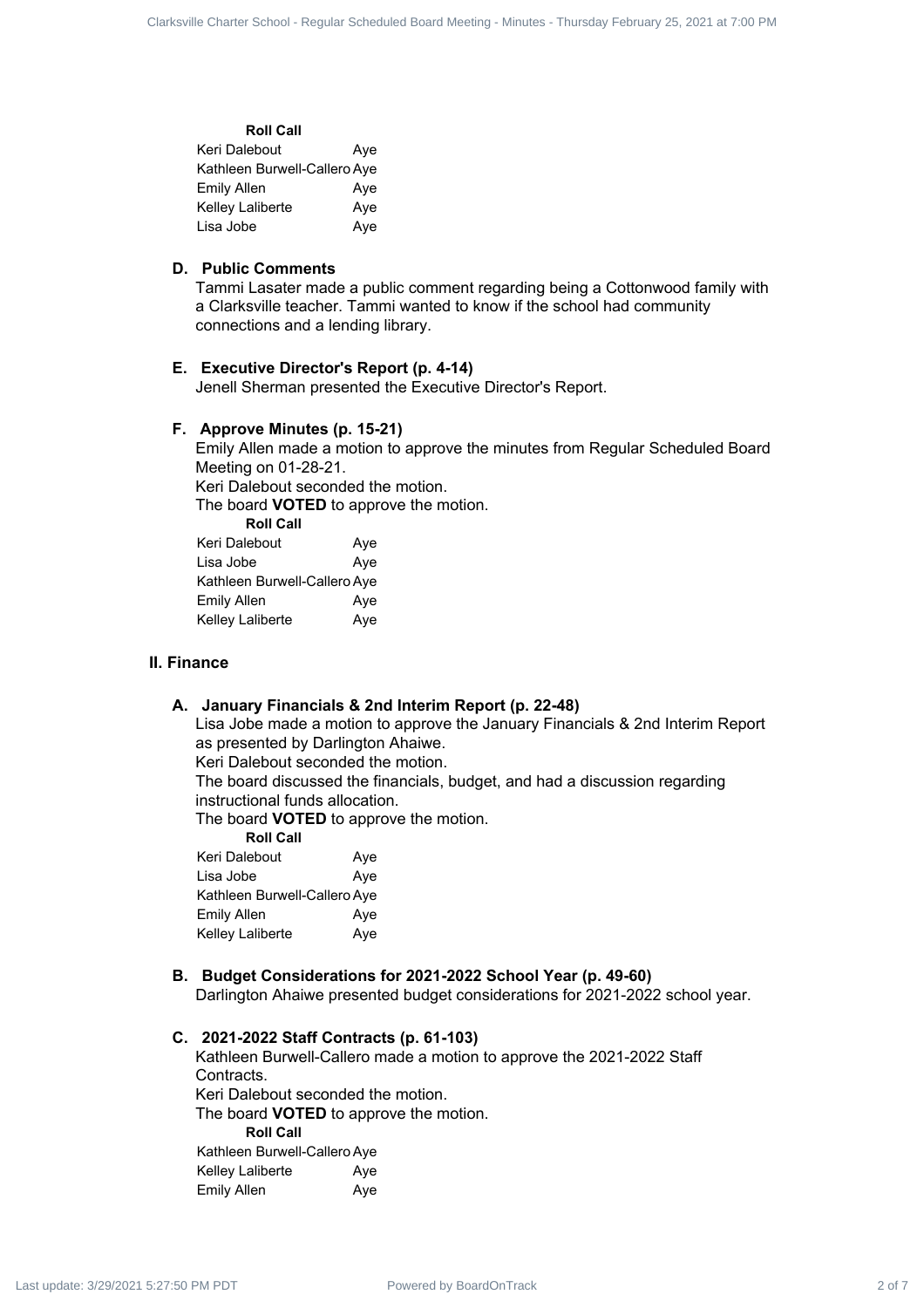| <b>Roll Call</b> |     |
|------------------|-----|
| Lisa Jobe        | Ave |
| Keri Dalebout    | Ave |

#### **D. 2021-2022 Compensation Policy (p.104-112)**

Keri Dalebout made a motion to approve the 2021-2022 Compensation Policy. Kathleen Burwell-Callero seconded the motion.

Lisa Jobe noted that she would abstain solely because she wanted to review the percentage of increase before approving.

The board **VOTED** to approve the motion. **Roll Call**

| ROIL CAIL                    |         |
|------------------------------|---------|
| Kelley Laliberte             | Aye     |
| Kathleen Burwell-Callero Aye |         |
| Keri Dalebout                | Aye     |
| Lisa Jobe                    | Abstain |
| Emily Allen                  | Aye     |

#### **III. Academic Excellence**

#### **A. Title IX Sexual Harassment Policy & Grievance Procedures (p. 113-125)**

Lisa Jobe made a motion to approve the Title IX Sexual Harassment Policy & Grievance Procedures.

Kathleen Burwell-Callero seconded the motion.

The board **VOTED** to approve the motion.

| <b>Roll Call</b>             |     |
|------------------------------|-----|
| Kathleen Burwell-Callero Aye |     |
| Kelley Laliberte             | Aye |
| Keri Dalebout                | Aye |
| Emily Allen                  | Aye |
| Lisa Jobe                    | Aye |

#### **B. Transgender & Gender Nonconforming Students Policy (126-132)**

Kathleen Burwell-Callero made a motion to approve the Transgender & Gender Nonconforming Students Policy. Clarksville Charter 3 of 7 Clarksville Charter 3 of 7 Clarksville Charter 3 of 7 Clarksville Charter 3 of 7 Clarksville Charter 3 of 7 Clarksville Charter 3 of 7 Clarksville Charter 3 of 7 Clarksville Charter School at 7:

Keri Dalebout seconded the motion.

The board **VOTED** to approve the motion.

| <b>Roll Call</b>             |     |
|------------------------------|-----|
| <b>Emily Allen</b>           | Aye |
| Kathleen Burwell-Callero Aye |     |
| Keri Dalebout                | Ave |
| Lisa Jobe                    | Aye |
| Kelley Laliberte             | Aye |

### **C. Anti-Harassment / Discrimination / Intimidation / Bullying / Retaliation**

**Policy (p. 133-139)**

Lisa Jobe made a motion to approve the Anti-Harassment / Discrimination / Intimidation / Bullying / Retaliation Policy.

Keri Dalebout seconded the motion.

The board **VOTED** to approve the motion.

| <b>Roll Call</b>             |     |
|------------------------------|-----|
| <b>Emily Allen</b>           | Aye |
| Kathleen Burwell-Callero Aye |     |
| Lisa Jobe                    | Aye |
| Kelley Laliberte             | Aye |
| Keri Dalebout                | Aye |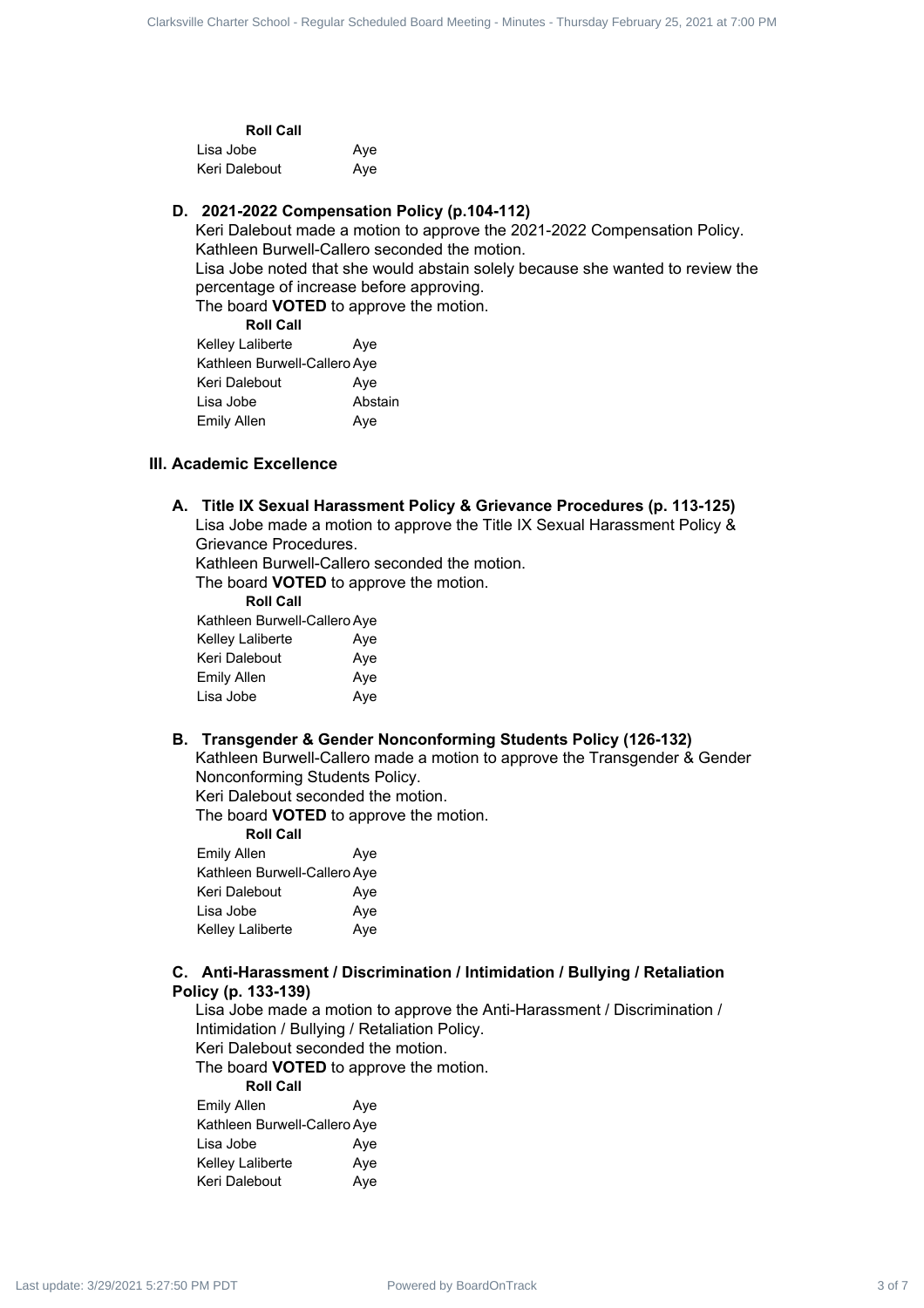#### **IV. Operations**

#### **A. Notice of Non-Discrimination (p. 140-142)**

| Kathleen Burwell-Callero Aye |     |  |
|------------------------------|-----|--|
| Lisa Jobe                    | Aye |  |
| Kelley Laliberte             | Aye |  |
| Emily Allen                  | Aye |  |
| Keri Dalebout                | Aye |  |
|                              |     |  |

#### **B. Comprehensive Safety Plan 2021-2022 (p. 143-246)**

| Kelley Laliberte             | Aye |
|------------------------------|-----|
| <b>Emily Allen</b>           | Aye |
| Keri Dalebout                | Aye |
| Kathleen Burwell-Callero Aye |     |
| Lisa Jobe                    | Aye |
|                              |     |

#### **C. 2021-2022 Enrollment Dates (p. 247-248)**

| <b>IV. Operations</b>                                                                                                                                       |  |
|-------------------------------------------------------------------------------------------------------------------------------------------------------------|--|
| A. Notice of Non-Discrimination (p. 140-142)                                                                                                                |  |
| Kathleen Burwell-Callero made a motion to approve the Notice of Non-<br>Discrimination.                                                                     |  |
| Lisa Jobe seconded the motion.                                                                                                                              |  |
| The board VOTED to approve the motion.                                                                                                                      |  |
| <b>Roll Call</b>                                                                                                                                            |  |
| Kathleen Burwell-Callero Aye<br>Lisa Jobe<br>Aye                                                                                                            |  |
| Kelley Laliberte<br>Aye                                                                                                                                     |  |
| <b>Emily Allen</b><br>Aye                                                                                                                                   |  |
| Keri Dalebout<br>Aye                                                                                                                                        |  |
| B. Comprehensive Safety Plan 2021-2022 (p. 143-246)                                                                                                         |  |
| Lisa Jobe made a motion to approve the Comprehensive Safety Plan 2021-2022.                                                                                 |  |
| Keri Dalebout seconded the motion.                                                                                                                          |  |
| The board <b>VOTED</b> to approve the motion.<br><b>Roll Call</b>                                                                                           |  |
| Kelley Laliberte<br>Aye                                                                                                                                     |  |
| <b>Emily Allen</b><br>Aye                                                                                                                                   |  |
| Keri Dalebout<br>Aye<br>Kathleen Burwell-Callero Aye                                                                                                        |  |
| Lisa Jobe<br>Aye                                                                                                                                            |  |
|                                                                                                                                                             |  |
| C. 2021-2022 Enrollment Dates (p. 247-248)<br>Keri Dalebout made a motion to approve the 2021-2022 Enrollment Dates of                                      |  |
| March 22 - April 9.                                                                                                                                         |  |
| Lisa Jobe seconded the motion.                                                                                                                              |  |
| The board <b>VOTED</b> to approve the motion.                                                                                                               |  |
| <b>Roll Call</b><br>Keri Dalebout<br>Aye                                                                                                                    |  |
| <b>Emily Allen</b><br>Aye                                                                                                                                   |  |
| Lisa Jobe<br>Aye                                                                                                                                            |  |
| Kelley Laliberte<br>Aye                                                                                                                                     |  |
| Kathleen Burwell-Callero Aye                                                                                                                                |  |
| D. Auditor Selection (p. 249-291)                                                                                                                           |  |
| Kathleen Burwell-Callero made a motion to approve the contract with Wilkinson for                                                                           |  |
| audit services.<br>Keri Dalebout seconded the motion.                                                                                                       |  |
| The board <b>VOTED</b> to approve the motion.                                                                                                               |  |
| <b>Roll Call</b>                                                                                                                                            |  |
| Kathleen Burwell-Callero Aye                                                                                                                                |  |
| Keri Dalebout<br>Aye                                                                                                                                        |  |
| Lisa Jobe<br>Aye<br><b>Emily Allen</b><br>Aye                                                                                                               |  |
| Kelley Laliberte<br>Aye                                                                                                                                     |  |
|                                                                                                                                                             |  |
| E. Board Resolution - Withdraw Relationship From ThinkSuite (p. 292-293)<br>Lisa Jobe made a motion to approve the board resolution - Withdraw Relationship |  |
| From ThinkSuite.                                                                                                                                            |  |
| Keri Dalebout seconded the motion.                                                                                                                          |  |
| The board <b>VOTED</b> to approve the motion.                                                                                                               |  |

#### **D. Auditor Selection (p. 249-291)**

#### **E. Board Resolution - Withdraw Relationship From ThinkSuite (p. 292-293)**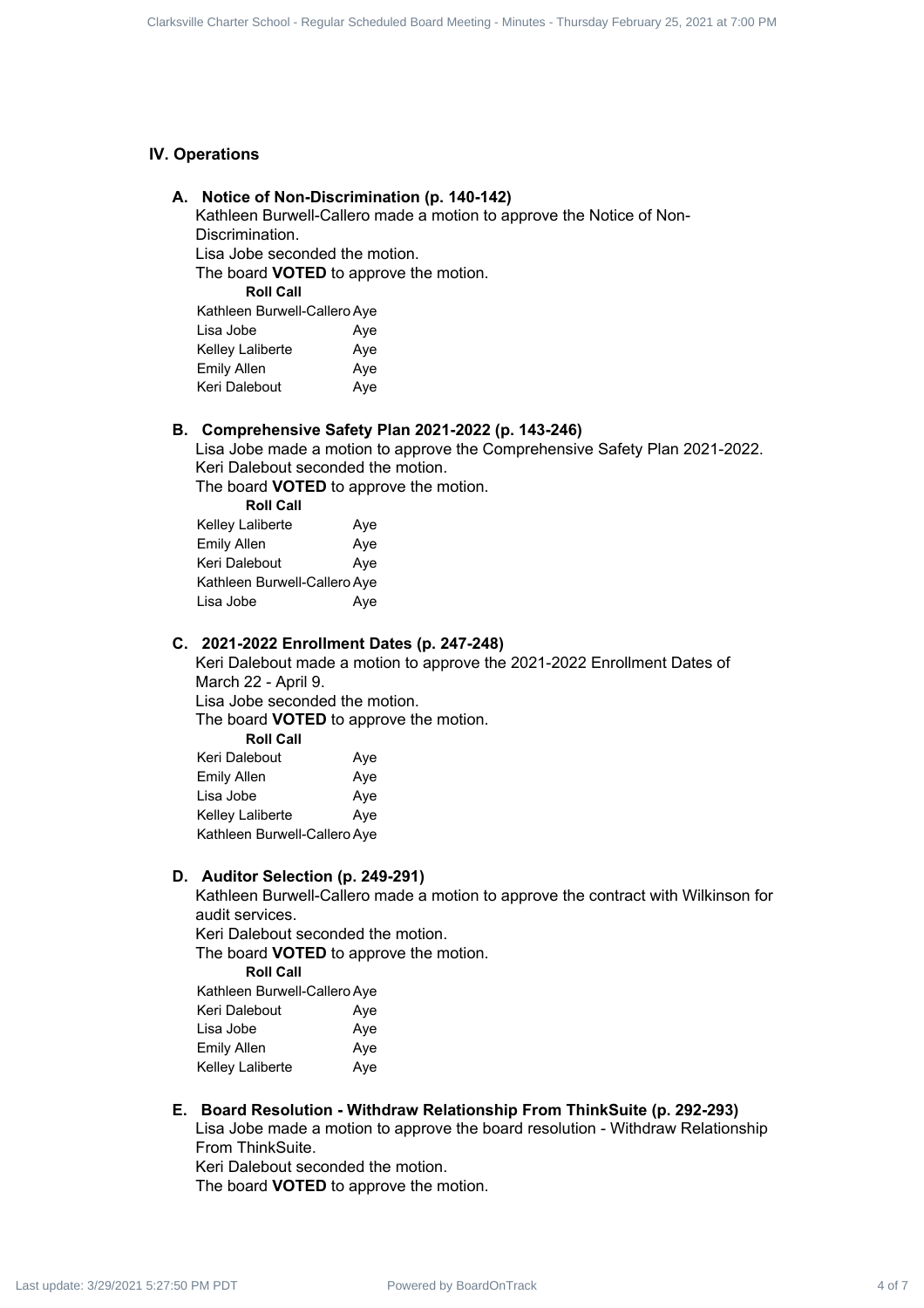| <b>Roll Call</b>             |     |
|------------------------------|-----|
| Emily Allen                  | Aye |
| Kathleen Burwell-Callero Aye |     |
| Kelley Laliberte             | Ave |
| Lisa Jobe                    | Aye |
| Keri Dalebout                | Aye |

#### **F. Board Resoluition - Withdraw Membership From CharterSAFE Joint Powers Authority (p. 294-295)**

Lisa Jobe made a motion to approve the board resoluition - Withdraw Membership From CharterSAFE Joint Powers Authority.

Kelley Laliberte seconded the motion.

The board **VOTED** to approve the motion.

**Roll Call**

| Lisa Jobe                    | Aye |
|------------------------------|-----|
| <b>Emily Allen</b>           | Aye |
| Keri Dalebout                | Aye |
| Kathleen Burwell-Callero Aye |     |
| Kelley Laliberte             | Aye |

#### **G. CSO Board Member Nomination (p. 296-298)**

Kathleen Burwell-Callero made a motion to approve Robert McGuire to serve on the CSO Board to represent Clarksville Charter School.

Lisa Jobe seconded the motion.

The board **VOTED** to approve the motion.

**Roll Call**

| Kathleen Burwell-Callero Aye |     |
|------------------------------|-----|
| Lisa Jobe                    | Aye |
| Kelley Laliberte             | Aye |
| <b>Emily Allen</b>           | Aye |
| Keri Dalebout                | Aye |

#### **V. Governance**

#### **A. Board Self Evaluation (p. 299-317)**

Kathleen Burwell-Callero made a motion to approve the Board Self Evaluation. Lisa Jobe seconded the motion.

Emily Allen explained that items from the CSDC self evaluation are included in the Clarksville self evaluation. Each board member would complete the form individually and then the board will discuss at a board meeting. The Board discussed setting yearly goals for the Board improvement. Clarksville Charter 5 of Figure 2 of Figure 2012 at  $\frac{km}{2}$ <br> **Power Charter Schedule Charter School - American Schedule For Charter Schedule Charter Schedule Charter Schedule Charter Schedule Charter Schedule Charter Sc** 

The board **VOTED** to approve the motion.

**Roll Call** Kathleen Burwell-Callero Aye

| Nathleen Duiwell-Callero Aye |     |
|------------------------------|-----|
| <b>Emily Allen</b>           | Ave |

| Aye |
|-----|
| Aye |
| Aye |
|     |

#### **B. Board Adhoc Commitee: Budget and Finance (p. 318-324)**

Lisa Jobe made a motion to create a working group to have The Board involved in the budgeting process with Emily Allen as the representative. Keri Dalebout seconded the motion. The board **VOTED** to approve the motion.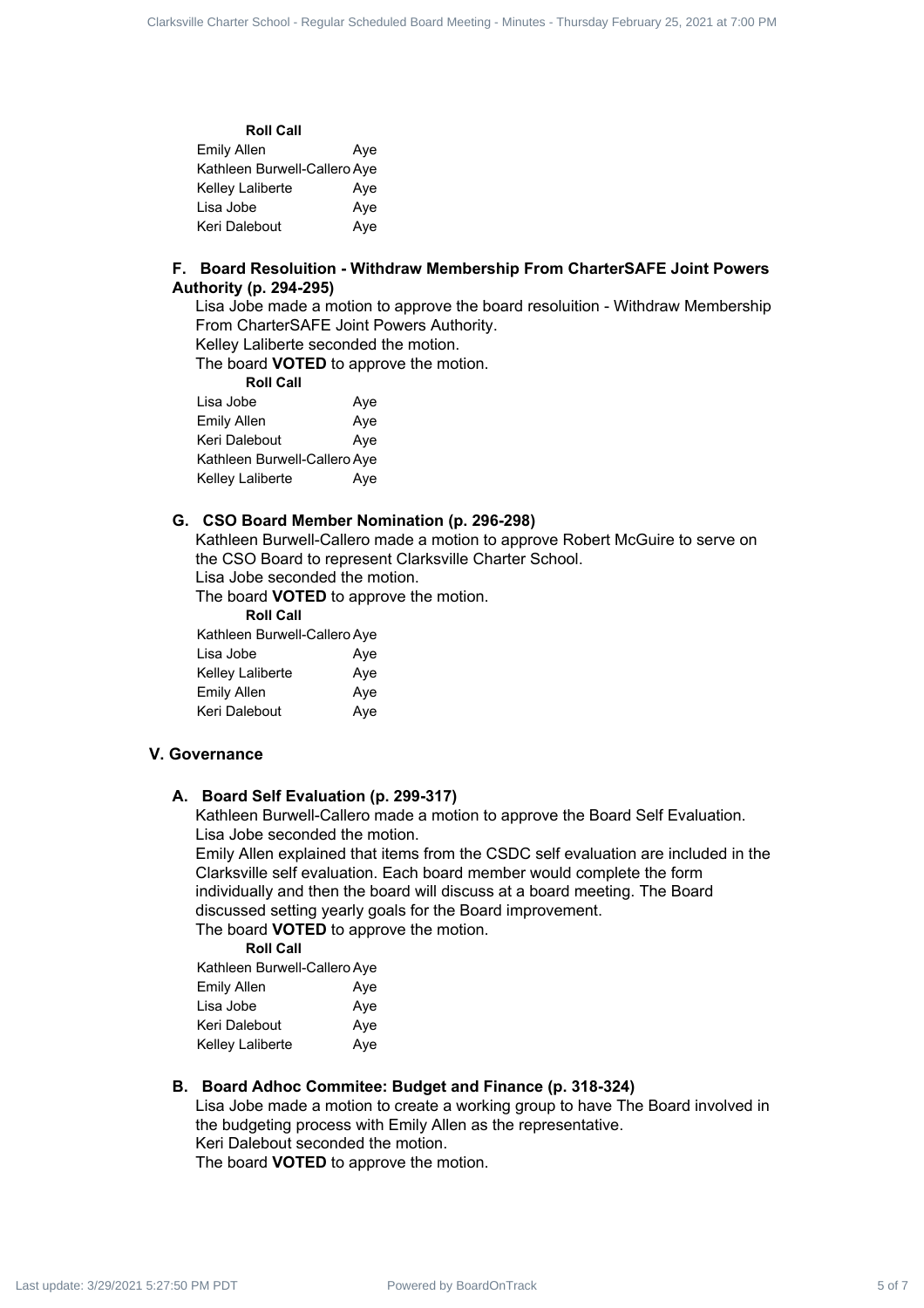| <b>Roll Call</b>             |     |
|------------------------------|-----|
| <b>Emily Allen</b>           | Aye |
| Lisa Jobe                    | Aye |
| Kathleen Burwell-Callero Aye |     |
| Keri Dalebout                | Aye |
| Kelley Laliberte             | Aye |

#### **VI. Closing Items**

#### **A. Board of Director's Comments & Requests**

Emily Allen asked if the board would like to adjust the meeting time. Lisa Jobe mentioned starting at 6:30pm might be better.

Lisa Jobe mentioned that it would be best for families to know funds information prior to open enrollment.

Keri Dalebout inquired about the WASC committee stating that the school mission statement might not be aligned.

Emily Allen inquired about when The Board will get Academy logins. Katie Royer is working to get that access.

Lisa Jobe inquired about when the next sign-up will be for JHVA & HSVA.

The Board discussed experiences with NHS & NJHS.

**B. Announcement of Next Regular Scheduled Board Meeting** Next meeting is March 25, 2021 at 7:00 p.m

#### **C. Adjourn Meeting**

Lisa Jobe made a motion to adjourn the meeting at 9:50pm. Emily Allen seconded the motion. The board **VOTED** to approve the motion. **Roll Call**

Kelley Laliberte Aye Keri Dalebout Aye Lisa Jobe **Aye** Emily Allen Aye Kathleen Burwell-Callero Aye There being no further business to be transacted, and upon motion duly made, seconded and approved, the meeting was adjourned at 9:50 PM. Curiative Charter Frack 6 of  $R_{\text{P}}$  **American** Charter School - American Charter Scheduled Board - Minutes - Minutes - Minutes - Minutes - Minutes - Minutes - Minutes - Minutes - Minutes - Minutes - Minutes - Minutes -

Respectfully Submitted, Emily Allen

Prepared By: Kathy Fagundo

Noted By:

[Kathleen Burwell-Callero \(Apr 21, 2021 21:57 PDT\)](https://na1.documents.adobe.com/verifier?tx=CBJCHBCAABAAi-_PRfLVF89iEIt1jJ6FJZIN0n9jgTiz)

Board Secretary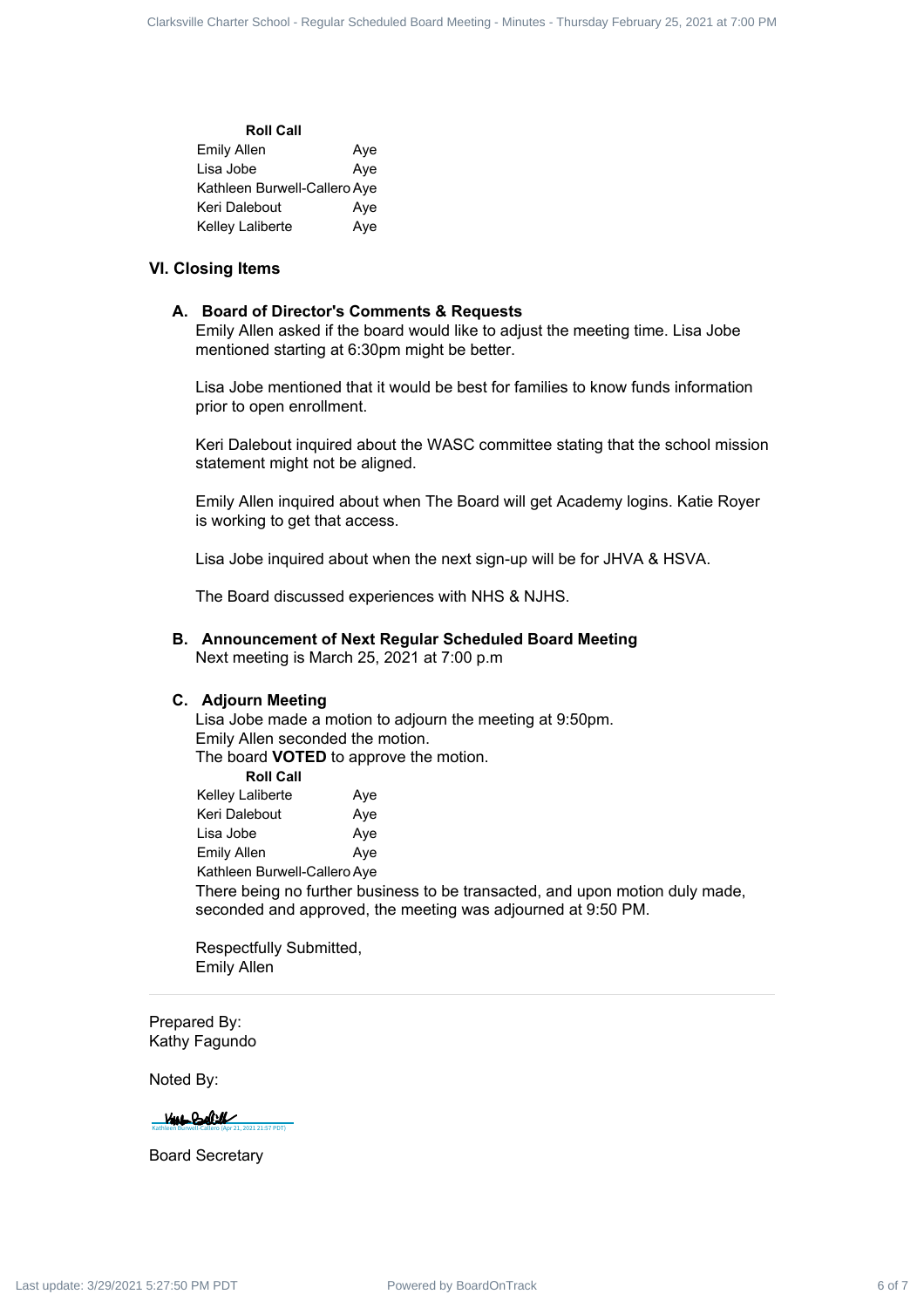Public Comment Rules: Members of the public may address the Board on agenda or non-agenda items through the teleconference platform, Zoom. Zoom does not require the members of the public to have an account or login. Please either utilize the chat option to communicate to the administrative team of your desire to address the Board or simply communicate orally your desire to address the Board when the Board asks for public comments. Speakers may be called in the order requests are received. Comments are limited to 2 minutes each, with no more than 15 minutes per single topic. If a member of the public utilizes a translator to address the Board, those individuals are allotted 4 minutes each. If the Board utilizes simultaneous translation equipment in a manner that allows the Board to hear the translated public testimony simultaneously, those individuals are allotted 2 minutes each. By law, the Board is allowed to take action only on items on the agenda. The Board may, at its discretion, refer a matter to school staff or calendar the issue for future discussion. Cutation Contract 7 of 7 of 7 of 7 of 7 Clarksville Charter School - Regular Schedule Charter School - Regular Schedule Charter Schedule Charter Schedule Charter Schedule Charter Schedule Charter Schedule Charter Schedule

Note: The Governing Board encourages those with disabilities to participate fully in the public meeting process. If you need a disability-related modification or accommodation, including auxiliary aids or services, to participate in the public meeting, please contact the Governing Board Office at (562) 584-0427 at least 48 hours before the scheduled board meeting so every reasonable effort can be made to accommodate you. (Government Code § 54954.2; Americans with Disabilities Act of 1990, § 202 (42 U.S.C. § 12132)).